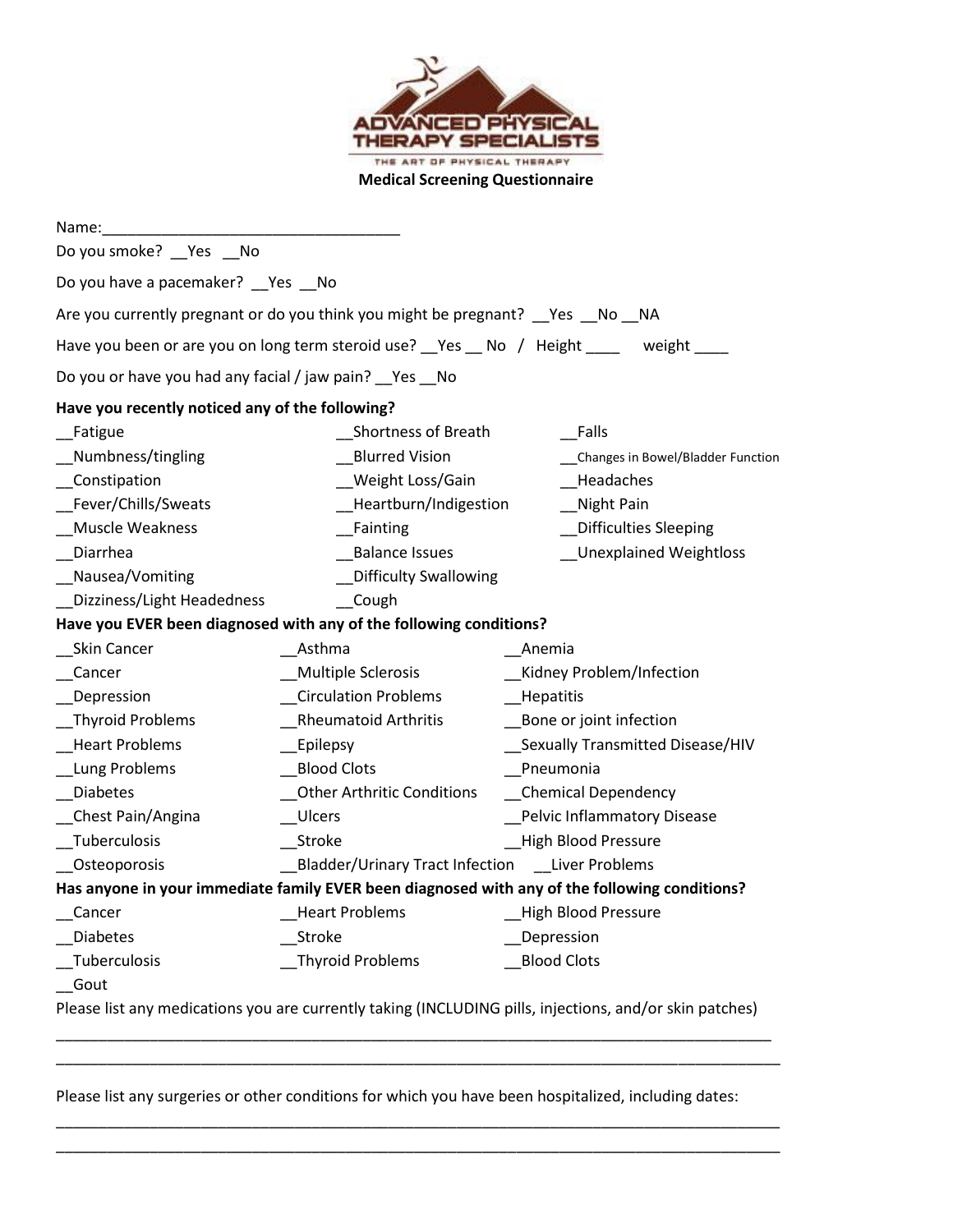

WELCOME TO Advanced Physical Therapy Specialists!

# **PATIENT INFORMATION**

| BIRTHDATE ______/_____/_______           |  |  |  |  |
|------------------------------------------|--|--|--|--|
|                                          |  |  |  |  |
|                                          |  |  |  |  |
|                                          |  |  |  |  |
|                                          |  |  |  |  |
|                                          |  |  |  |  |
|                                          |  |  |  |  |
| DATE OF INJURY__________________________ |  |  |  |  |
| IS YOUR CASE IN LITIGATION? YES/NO       |  |  |  |  |
| HOW DID YOU HEAR ABOUT OUR CLINIC?       |  |  |  |  |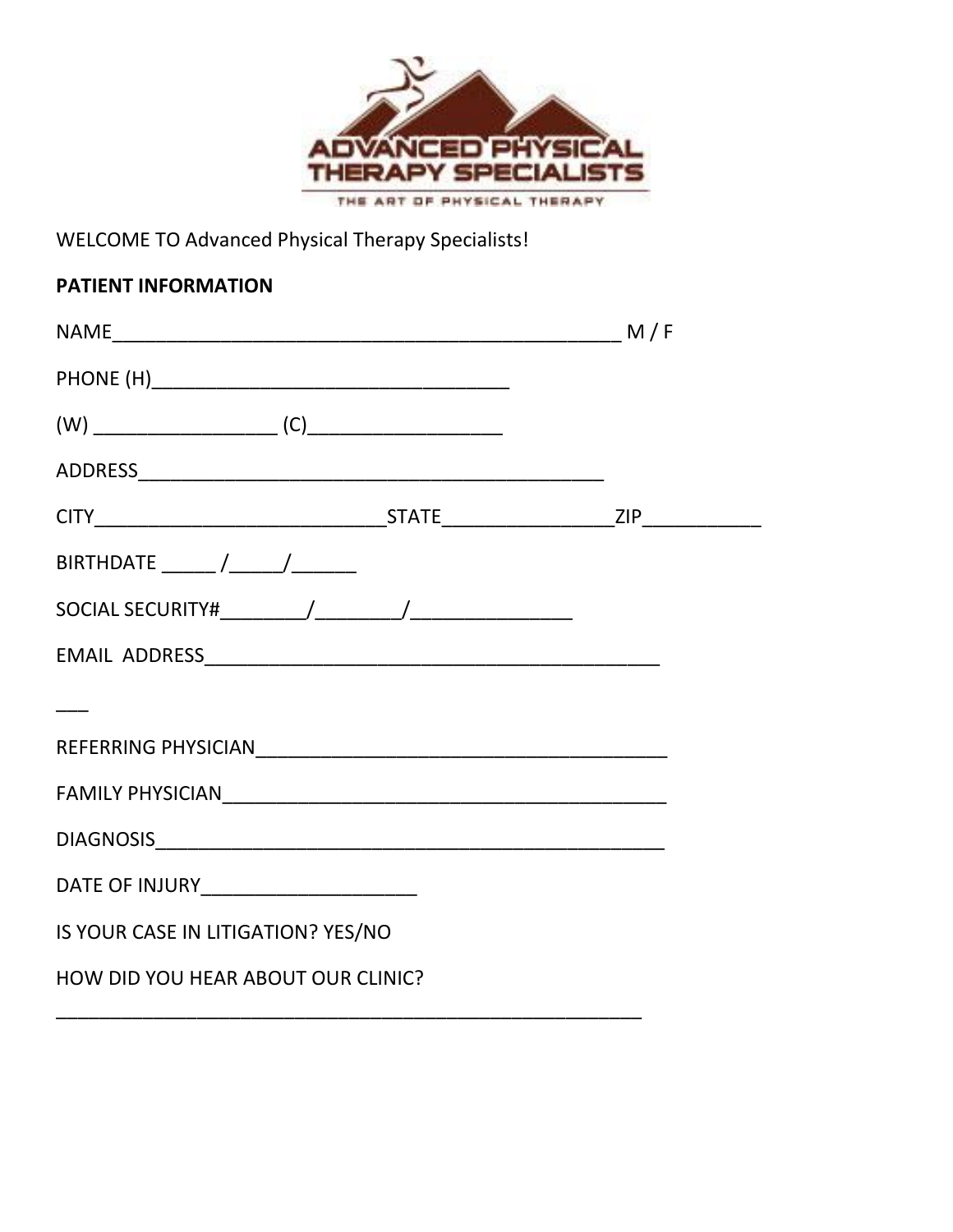# **Advanced Physical Therapy Specialists**

### **OFFICE POLICIES & PROCEDURES**

Welcome and thank you for choosing Advanced Physical Therapy Specialists for your Physical Therapy needs.

As a courtesy to others and our Therapists and to other patients trying to get scheduled, we require a 24-hour (or greater) notice for cancellations. This allows others on waiting lists to be seen. Only weather, emergencies, or illnesses are excusable. A \$60 fee will be billed upon violation of this policy.

#### **PRIVACY POLICY**

I understand that Advanced Physical Therapy Specialists, LLC will maintain my privacy to the highest standards and may use or disclose my personal health information for the purposes of carrying out treatment, obtaining payment, evaluating the quality of services provided and any administrative operations related to treatment or payment.

### **CONSENT TO TREATMENT**

Advanced Physical Therapy Specialists is a hands-on Physical Therapy clinic. Though highly specialized, treatment consists primarily of manual therapy techniques and treatment forms that are published or otherwise publicly known. Forms of electrical stimulation, traction, deep tissue massage, therapeutic exercise programs, gait training, neuromuscular re-education, craniosacral therapy, trigger point dry needling, myofascial release, bone and soft tissue manipulation, as well as other treatment modalities may be used. Some of the hands-on treatment techniques require deep pressure which may cause bruising and periods of increased soreness which may last from 1-72 hours. Symptoms may also change and move to other parts of the body. This is not unusual and is rarely a concern; however, please ask if you have any concerns or questions. The number of treatments needed and recovery time can vary due to the age of injury, number of times injured, age of patient and many other contributing factors.

I have read and fully understand the above statements. I understand the nature of the treatments at Advanced Physical Therapy Specialists, LLC. I authorize Jeremy Wehking PT and the fully trained staff to use treatment techniques as deemed necessary for my safe and effective recovery.

I have read and completely understand the above written statements.

X\_\_\_\_\_\_\_\_\_\_\_\_\_\_\_\_\_\_\_\_\_\_\_\_\_\_\_\_\_\_\_\_\_\_\_\_\_\_\_\_\_\_Date\_\_\_\_\_\_\_\_\_\_\_\_\_\_\_\_\_ Signature of patient/legal guardian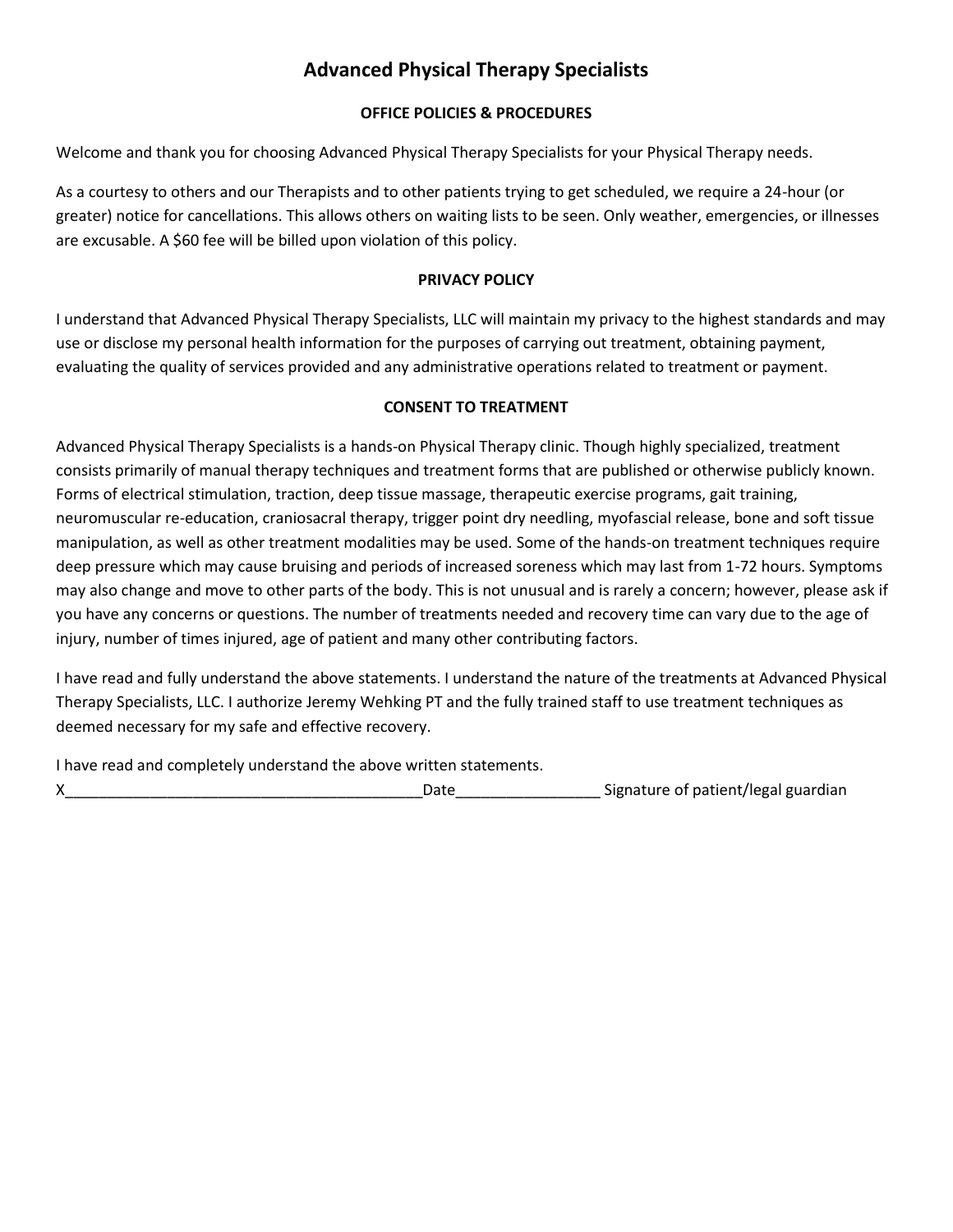## **NOTICE OF PRIVACY PRACTICES (MEDICAL)**

THIS NOTICE DESCRIBES HOW MEDICAL INFORMATION ABOUT YOU MAY BE USED AND DISCLOSED AND HOW YOU CAN GET ACCESS TO THIS INFORMATION. PLEASE REVIEW IT CAREFULLY.

The Health Insurance Portability & Accountability Act of 1996 ("HIPAA") is a federal program that requires that all medical records and other individually identifiable health information used or disclosed by us in any form, whether electronically, on paper, or orally, are kept properly confidential. This Act gives you, the patient, significant new rights to understand and control how your health information is used. "HIPAA" provides penalties for covered entities that misuse personal health information.

As required by "HIPAA", we have prepared this explanation of how we are required to maintain the privacy of your health information and how we may use and disclose your information.

We may use and disclosed your medical records only for each of the following purposes: treatment, payment and health care operations.

**Treatment** means providing, coordinating, or managing health care and related services by one or more health care providers. An example of this would include a physical examination.

**Payment** means such activities as obtained reimbursement for services, confirming coverage, billing or collection activities, and utilization review. An example of this would be sending a bill for your visit to your insurance company for payment. **Health care operations** include the business aspects of running our practice, such as conducting quality assessment and improvement activities, auditing functions, cost-management analysis, and customer service. An example would be an internal quality assessment review.

We may also create and distribute de-identified health information by removing all references to individually identifiable information.

We may contact you to provide appointment reminders or information about treatment alternatives or other health-related benefits and services that may be of interest to you.

Any other uses and disclosures will be made only with your written authorization. You may revoke such authorization in writing and we are required to honor and abide by that written request, except to the extent that we have already taken actions relying on your authorization.

You have the following rights with respect to your protected health information, which you can exercise by presenting a written request to the Privacy Officer:

- The right to request restrictions on certain uses and disclosures of protected health information, including those related to disclosures to family members, other relatives, close personal friends, or any other person identified by you. We are, however, not required to agree to a requested restriction. If we do agree to a restriction, we must abide by it unless you agree in writing to remove it.
- The right to reasonable requests to receive confidential communications of protected health information from us by alternative means or at alternative locations.
- The right to inspect and copy your protected health information.
- The right to amend your protected health information.
- The right to receive an accounting of disclosures of protected health information.
- The right to obtain a paper copy of this notice from us upon request.

We are required by law to maintain the privacy of your protected health information and to provide you with notice of our legal duties and privacy practices with respect to protected health information.

This notice is effective as of **April 14th, 2003** and we are required to abide by the terms of the Notice of Privacy Practices currently in effect. We reserve the right to change the terms of our Notice of Privacy Practices and to make the new notice provisions effective for all protected health information that we maintain. We will post and you may request a written copy of a revised Notice of Privacy Practices from this